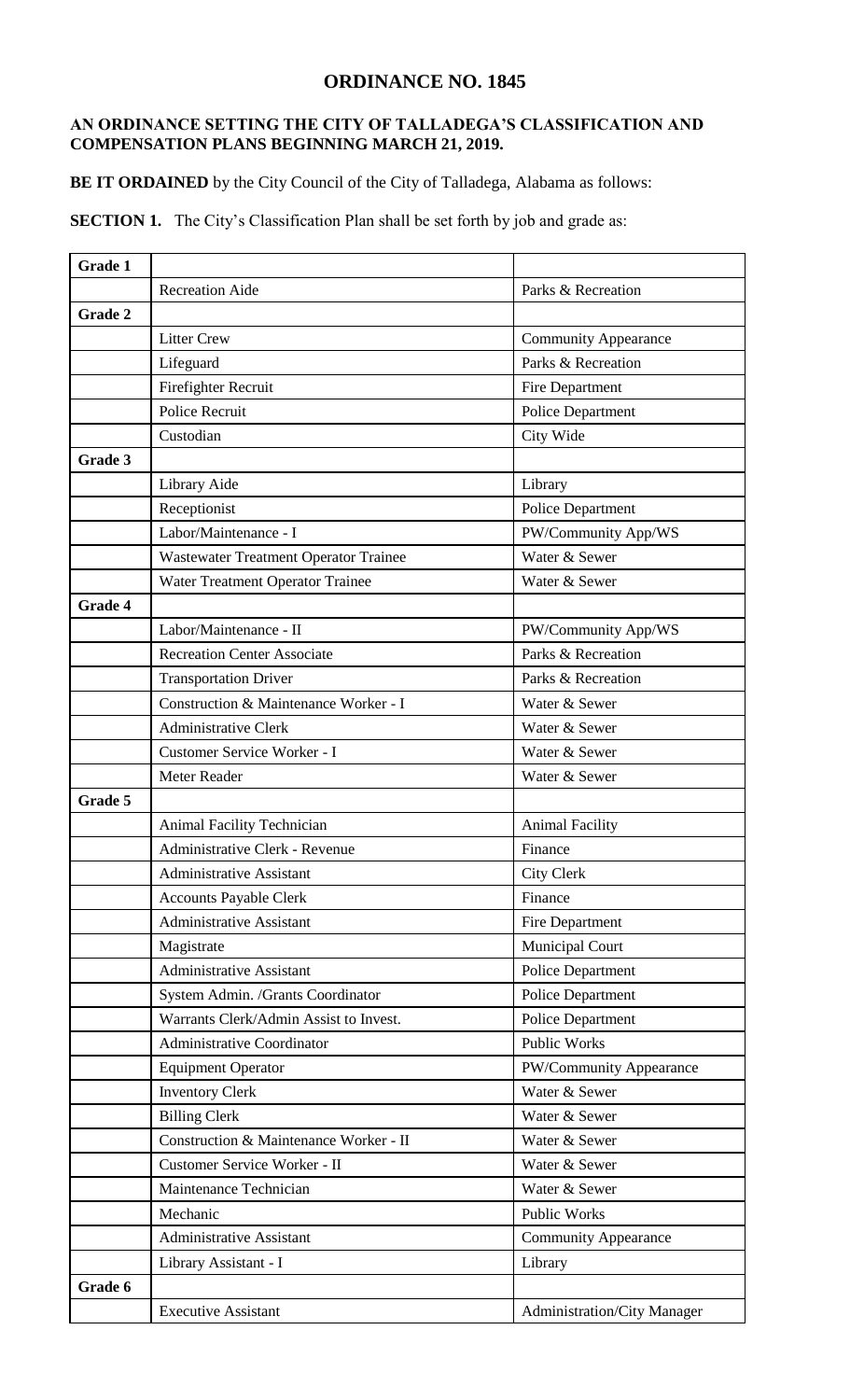|          | <b>Crew Chief</b><br><b>Community Appearance</b> |                             |  |  |  |  |  |
|----------|--------------------------------------------------|-----------------------------|--|--|--|--|--|
|          | Firefighter                                      | Fire Department             |  |  |  |  |  |
|          | <b>HR</b> Assistant                              | <b>Human Resources</b>      |  |  |  |  |  |
|          | Labor Maintenance Superintendent                 | Parks & Recreation          |  |  |  |  |  |
|          | Program Coordinator                              | Parks & Recreation          |  |  |  |  |  |
|          | Superintendent                                   | Parks & Recreation          |  |  |  |  |  |
|          | Police Officer                                   | Police Department           |  |  |  |  |  |
|          | Equipment Operator - II                          | <b>Public Works</b>         |  |  |  |  |  |
|          | Head Mechanic                                    | <b>Public Works</b>         |  |  |  |  |  |
|          | <b>Purchasing Agent</b>                          | <b>Municipal Services</b>   |  |  |  |  |  |
|          | Construction & Maintenance Crew Chief            | Water & Sewer               |  |  |  |  |  |
|          | Office Manager                                   | Water & Sewer               |  |  |  |  |  |
|          | <b>Operations Technician</b>                     | Water & Sewer               |  |  |  |  |  |
|          | Library Assistant - II                           | Library                     |  |  |  |  |  |
| Grade 7  |                                                  |                             |  |  |  |  |  |
|          | Manager                                          | <b>Animal Facility</b>      |  |  |  |  |  |
|          | <b>Community Appearance Supervisor</b>           | <b>Community Appearance</b> |  |  |  |  |  |
|          | Revenue Officer                                  | Finance                     |  |  |  |  |  |
|          | Sergeant                                         | Fire Department             |  |  |  |  |  |
|          | <b>Business Manager</b>                          | Library                     |  |  |  |  |  |
|          | Programs Manager                                 | Parks & Recreation          |  |  |  |  |  |
|          | <b>Athletics Coordinator</b>                     | Parks & Recreation          |  |  |  |  |  |
|          | Center & Nutrition Manager                       | Parks & Recreation          |  |  |  |  |  |
|          | Detective                                        | Police Department           |  |  |  |  |  |
|          | Sergeant - Administration                        | Police Department           |  |  |  |  |  |
|          | Sergeant - Patrol                                | Police Department           |  |  |  |  |  |
|          | <b>Task Force Agent</b>                          | Police Department           |  |  |  |  |  |
|          | Public Works Supervisor                          | <b>Public Works</b>         |  |  |  |  |  |
|          | <b>Customer Service Supervisor</b>               | Water & Sewer               |  |  |  |  |  |
|          | Construction & Maintenance Supervisor            | Water & Sewer               |  |  |  |  |  |
|          | Wastewater Treatment Operator III                | Water & Sewer               |  |  |  |  |  |
|          | Water Treatment Operator IV                      | Water & Sewer               |  |  |  |  |  |
| Grade 8  |                                                  |                             |  |  |  |  |  |
|          | <b>Building Inspector</b>                        | <b>Municipal Services</b>   |  |  |  |  |  |
|          | Code Enforcement Officer                         | <b>Municipal Services</b>   |  |  |  |  |  |
|          | Lieutenant                                       | Fire Department             |  |  |  |  |  |
|          | Lieutenant - Detective                           | Police Department           |  |  |  |  |  |
|          | Lieutenant - Patrol                              | Police Department           |  |  |  |  |  |
|          | Lieutenant - Training                            | Police Department           |  |  |  |  |  |
|          | <b>Wastewater Treatment Supervisor</b>           | Water & Sewer               |  |  |  |  |  |
|          | Water Treatment Supervisor                       | Water & Sewer               |  |  |  |  |  |
| Grade 9  |                                                  |                             |  |  |  |  |  |
|          | Captain                                          | Fire Department             |  |  |  |  |  |
|          | <b>City Planner</b>                              | <b>Municipal Services</b>   |  |  |  |  |  |
|          | Captain - Investigations                         | Police Department           |  |  |  |  |  |
|          | Captain - Operations                             | Police Department           |  |  |  |  |  |
| Grade 10 |                                                  |                             |  |  |  |  |  |
|          | <b>Assistant Fire Chief</b>                      | Fire Department             |  |  |  |  |  |
| Grade 11 |                                                  |                             |  |  |  |  |  |
|          | Librarian<br>Library                             |                             |  |  |  |  |  |
|          | City Clerk                                       | City Clerk                  |  |  |  |  |  |